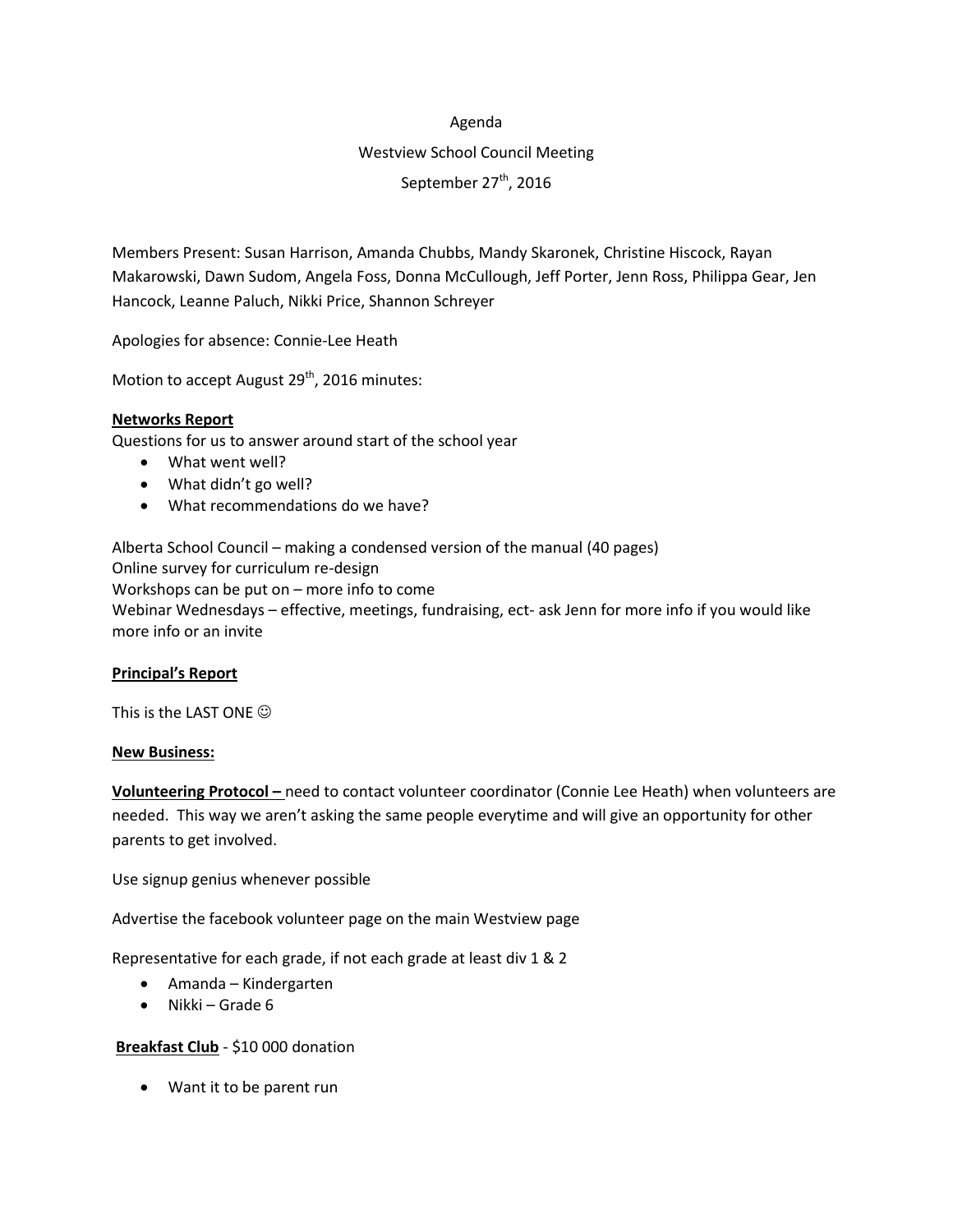- Cereal, toast, bagels, oatmeal, yogurt
- 10 minutes before the bell
- Open for any child in the school
- Art room for location?
- Jeff to set up a meeting with the health inspector and invite parents to join and get more information

# **Recycling**

- Looking for a parent volunteer and teacher volunteer to help
	- o Connie-Lee to advertise for volunteers on signup genius
- Recycle team will be assisting

# **Parent Teacher Interview date preference**

- Usually end of November after Report Cards
- Would like to move it to the end of October (after progress reports)
- This is a topic on the next staff meeting as well

# **Apple Schools**

- Angela Foss is still the health champion
- Replacing supplies that were thrown
- Terry Fox run on Thursday

Next Meeting: October 17, 2016 - AGM

Motion to adjourn: Susan Harrison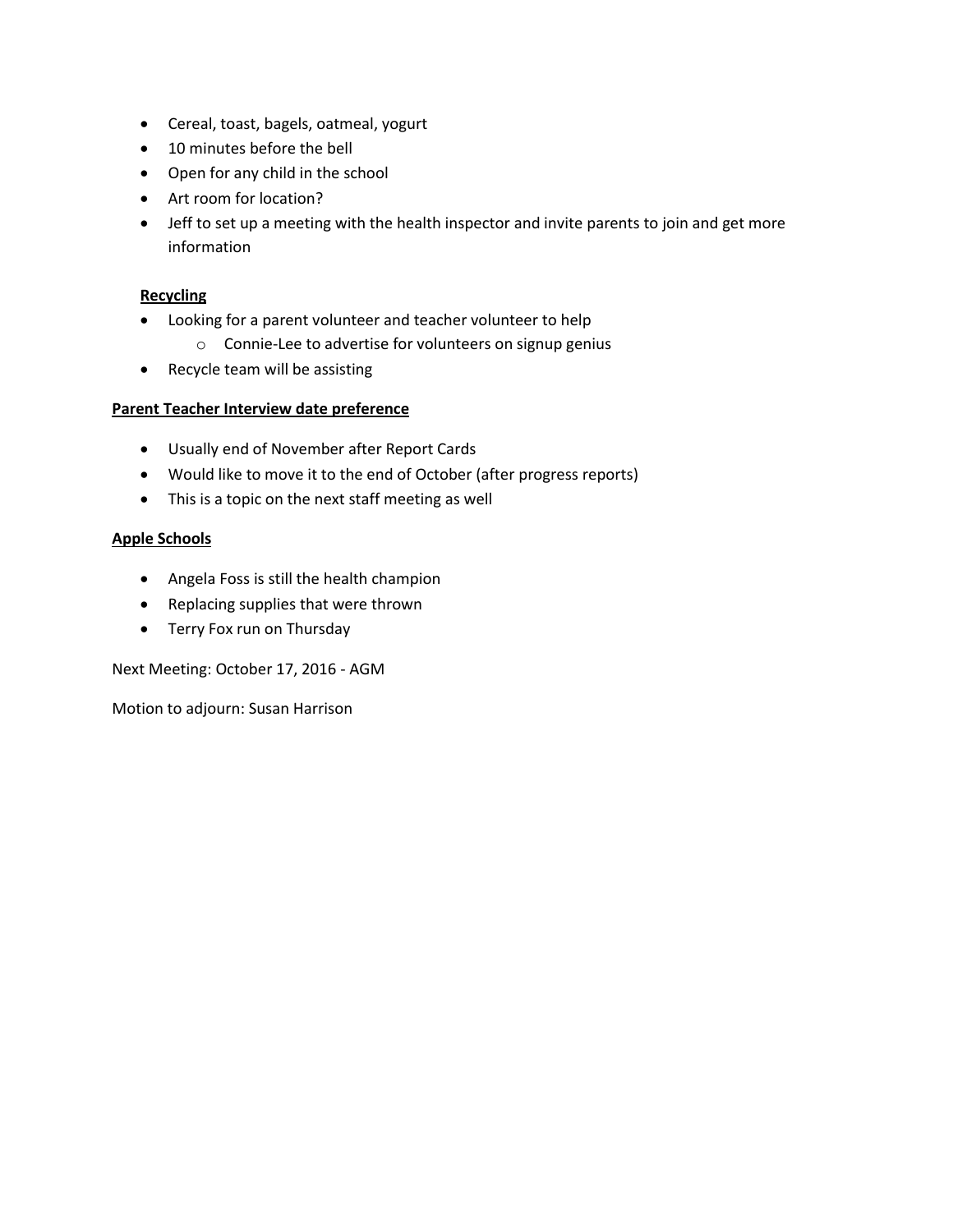#### Agenda

#### Westview School Parents Association Meeting

September 27<sup>th</sup>, 2016

**Members present:** Susan Harrison, Amanda Chubbs, Mandy Skaronek, Christine Hiscock, Rayan Makarowski, Dawn Sudom, Angela Foss, Donna McCullough, Jeff Porter, Jenn Ross, Philippa Gear, Jen Hancock, Leanne Paluch, Nikki Price, Shannon Schreyer

**Apologies for absence:** Connie-Lee Heath

# **Motion to accept August 29th , 2016 minutes:**

# **Treasurers Report**

Playground: \$26 396.69 Casino: \$89 770.88 Regular: \$13 082.42

# **Requests for Funding**

Literacy week funding for Author Kathy Jessup (~\$5228.82) could be lowered with billeting instead of hotel.

- She is here for a week
- Goes into each class at least once
- Develops stories with the kids
- 3<sup>rd</sup> week of November
- Need to confirm if it can come out of Casino Motion: Rayan Makarowski Second: Susan Harrison

Mrs. McCullough, 5K - \$750 for bussing and materials for Heritage park open minds program Motion: Jen Hancock Second: Leanne Paluch

Mrs. McCullough – School of Rock – Gary Thomas \$500 per day X 5 days = \$2500 plus \$200 for mileage Motion: Susan Harrison Second: Philippa Gear

# **Hot Lunch**

- Started up and set to start.
- Will rotate Opa & Freshi